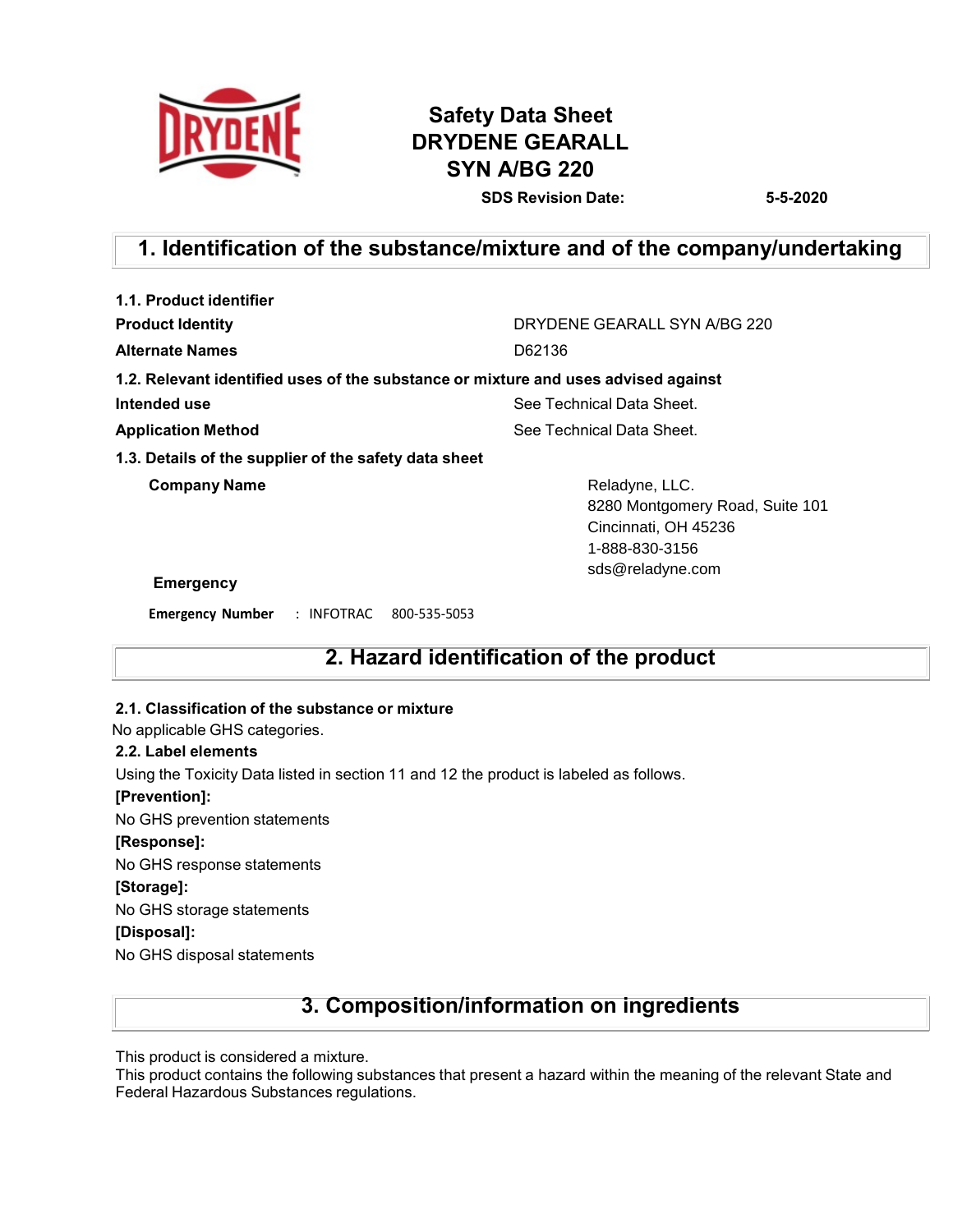| Ingredient/Chemical Designations                                           | Weight %   | <b>GHS Classification</b>  | <b>Notes</b> |
|----------------------------------------------------------------------------|------------|----------------------------|--------------|
| Dec-1-ene, homopolymer, hydrogenated<br><b>CAS Number:</b><br>0068037-01-4 | $25 - 50$  | <b>Not Classified</b>      |              |
| <b>Phosphoric acid</b><br><b>CAS Number:</b><br>0007664-38-2               | $1.0 - 10$ | Skin Corr. 1B:H314 (> 25%) | $[1][2]$     |

[1] Substance classified with a health or environmental hazard.

[2] Substance with a workplace exposure limit.

[3] PBT-substance or vPvB-substance.

\*The full texts of the phrases are shown in Section 16.

This formulation is considered a trade secret and specific chemical identity and exact percentage (concentration) of composition may have been withheld. Trade secrets are allowable per paragraph (i) of 29 CFR 1910.1200 as long as specific chemical identity and exact percentage composition are available and will be provided to health professionals, employees, or designated representatives in accordance with applicable provisions of paragraph (i).

### **4. First aid measures**

|                   | 4.1. Description of first aid measures                                                                                                                                                                                                    |
|-------------------|-------------------------------------------------------------------------------------------------------------------------------------------------------------------------------------------------------------------------------------------|
| General           | In all cases of doubt, or when symptoms persist, seek medical attention.<br>Never give anything by mouth to an unconscious person.                                                                                                        |
| <b>Inhalation</b> | Remove to fresh air, keep patient warm and at rest. If breathing is irregular or stopped, give<br>artificial respiration. If unconscious place in the recovery position and obtain immediate<br>medical attention. Give nothing by mouth. |
| <b>Eyes</b>       | Irrigate copiously with clean water for at least 15 minutes, holding the eyelids apart and<br>seek medical attention.                                                                                                                     |
| <b>Skin</b>       | Remove contaminated clothing. Wash skin thoroughly with soap and water or use a<br>recognized skin cleanser.                                                                                                                              |
| Ingestion         | If swallowed obtain immediate medical attention. Keep at rest. Do NOT induce vomiting.                                                                                                                                                    |
|                   | 4.2. Most important symptoms and effects, both acute and delayed                                                                                                                                                                          |
| Overview          | See section 2 for further details if applicable.                                                                                                                                                                                          |
|                   | 5. Fire-fighting measures                                                                                                                                                                                                                 |

### **5.1. Extinguishing media**

Dry chemical, foam, carbon dioxide or water spray.

### **5.2. Special hazards arising from the substance or mixture**

Hazardous decomposition: None under normal use.

### **5.3. Advice for fire-fighters**

In the event of fire, wear full protective clothing and NIOSH Approved Self-contained breathing apparatus with full face piece operated in the pressure demand or other positive pressure mode. Move container from fire area if it can be done without risk. Use water to keep fire exposed containers cool and disperse vapors.

### **ERG** Guide No.

### **6. Accidental release measures**

### **6.1. Personal precautions, protective equipment and emergency procedures**

Evacuate personnel to safe areas. Use personal protective equipment.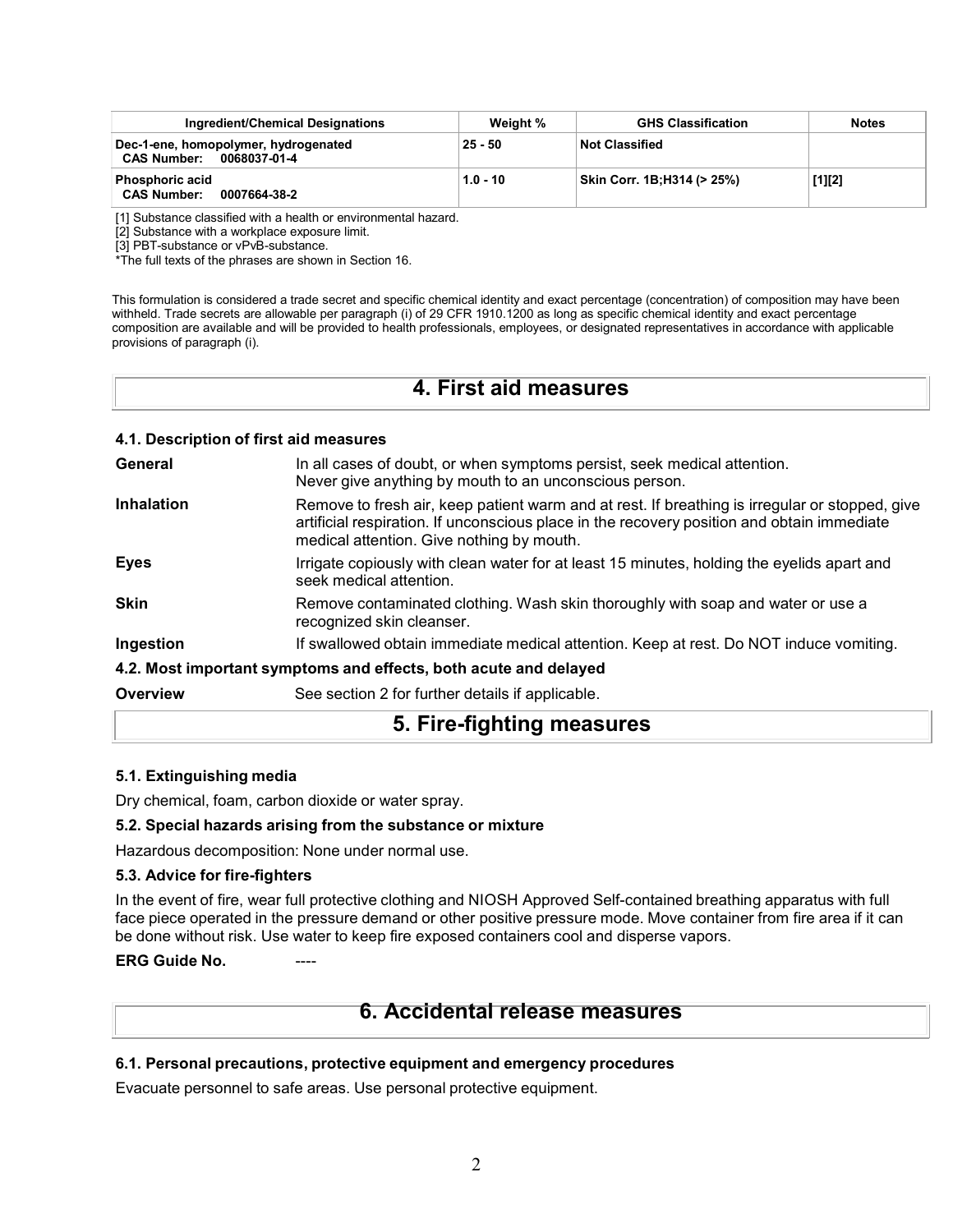### **6.2. Environmental precautions**

Do not allow spills to enter drains or waterways.

Use good personal hygiene practices. Wash hands before eating, drinking, smoking or using toilet. Promptly remove soiled clothing and wash thoroughly before reuse.

### **6.3. Methods and material for containment and cleaning up**

Use a non-combustible material like vermiculite, sand or earth to soak up product and place in a container for later disposal.

Dike for disposal and cover with wet sand or earth.

## **7. Handling and storage**

### **7.1. Precautions for safe handling**

See section 2 for further details.

### **7.2. Conditions for safe storage, including any incompatibilities**

Handle containers carefully to prevent damage and spillage.

Store in a cool dry place.

Keep containers tightly closed.

Incompatible materials: Incompatible with strong oxidizing agents

See section 2 for further details.

### **7.3. Specific end use(s)**

No data available.

## **8. Exposure controls and personal protection**

### **8.1. Control parameters**

| <b>Exposure</b> |                                      |               |                           |  |  |
|-----------------|--------------------------------------|---------------|---------------------------|--|--|
| CAS No.         | Ingredient                           | <b>Source</b> | Value                     |  |  |
| 0007664-38-2    | Phosphoric acid                      | <b>OSHA</b>   | TWA 1 $mq/m3$             |  |  |
|                 |                                      | <b>ACGIH</b>  | TWA: 1 mg/m3STEL: 3 mg/m3 |  |  |
|                 |                                      | <b>NIOSH</b>  | TWA 1 mg/m3 ST 3 mg/m3    |  |  |
|                 |                                      | Supplier      | No Established Limit      |  |  |
| 0068037-01-4    | Dec-1-ene, homopolymer, hydrogenated | <b>OSHA</b>   | No Established Limit      |  |  |
|                 |                                      | <b>ACGIH</b>  | No Established Limit      |  |  |
|                 |                                      | <b>NIOSH</b>  | No Established Limit      |  |  |
|                 |                                      | Supplier      | No Established Limit      |  |  |

### **Carcinogen Data**

| CAS No.      | Ingredient                                                      | Source      | Value                                                              |
|--------------|-----------------------------------------------------------------|-------------|--------------------------------------------------------------------|
| 0007664-38-2 | Phosphoric acid                                                 | <b>OSHA</b> | Select Carcinogen: No                                              |
|              |                                                                 | <b>NTP</b>  | Known: No: Suspected: No                                           |
|              |                                                                 | <b>IARC</b> | Group 1: No; Group 2a: No; Group 2b: No; Group 3: No; Group 4: No; |
| 0068037-01-4 | Select Carcinogen: No<br><b>OSHA</b><br>Dec-1-ene, homopolymer, |             |                                                                    |
| hydrogenated |                                                                 | <b>NTP</b>  | Known: No: Suspected: No                                           |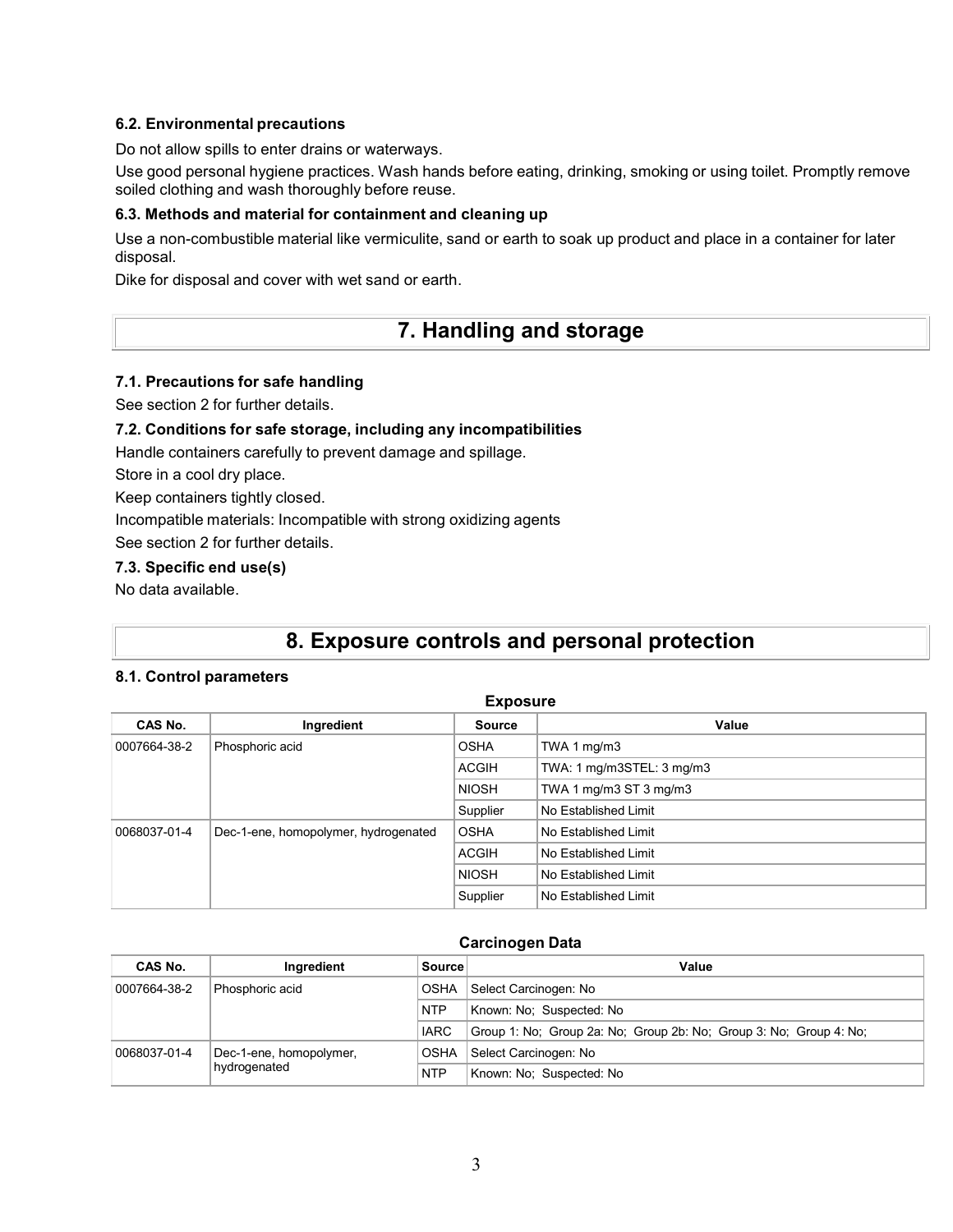|                             | <b>IARC</b><br>Group 1: No; Group 2a: No; Group 2b: No; Group 3: No; Group 4: No;                                                                                                                                                                                                                                                         |  |  |  |  |
|-----------------------------|-------------------------------------------------------------------------------------------------------------------------------------------------------------------------------------------------------------------------------------------------------------------------------------------------------------------------------------------|--|--|--|--|
| 8.2. Exposure controls      |                                                                                                                                                                                                                                                                                                                                           |  |  |  |  |
| <b>Respiratory</b>          | If workers are exposed to concentrations above the exposure limit they must<br>use the appropriate, certified respirators.                                                                                                                                                                                                                |  |  |  |  |
| <b>Eyes</b>                 | Safety glasses with side shields                                                                                                                                                                                                                                                                                                          |  |  |  |  |
| <b>Skin</b>                 | Overalls which cover the body, arms and legs should be worn. Skin should<br>not be exposed. All parts of the body should be washed after contact.                                                                                                                                                                                         |  |  |  |  |
| <b>Engineering Controls</b> | Provide adequate ventilation. Where reasonably practicable this should be<br>achieved by the use of local exhaust ventilation and good general extraction.<br>If these are not sufficient to maintain concentrations of particulates and any<br>vapor below occupational exposure limits suitable respiratory protection<br>must be worn. |  |  |  |  |
| <b>Other Work Practices</b> | Use good personal hygiene practices. Wash hands before eating, drinking,<br>smoking or using toilet. Promptly remove soiled clothing and wash<br>thoroughly before reuse.                                                                                                                                                                 |  |  |  |  |

# **9. Physical and chemical properties**

| Appearance                                      | Clear and bright                           |
|-------------------------------------------------|--------------------------------------------|
| Odor                                            | Mild                                       |
| Odor threshold                                  | Not Measured                               |
| рH                                              | Not Measured                               |
| Melting point / freezing point                  | Not Measured                               |
| <b>Pour Point</b>                               | $-35C$                                     |
| Initial boiling point and boiling range         | Not Measured                               |
| <b>Flash Point</b>                              | 262C                                       |
| Evaporation rate (Ether = $1$ )                 | Not Measured                               |
| <b>Flammability (solid, gas)</b>                | Not Applicable                             |
| Upper/lower flammability or explosive limits    | Lower Explosive Limit: Not Measured        |
|                                                 | <b>Upper Explosive Limit: Not Measured</b> |
| Vapor pressure (Pa)                             | Not Measured                               |
| <b>Vapor Density</b>                            | Not Measured                               |
| <b>Specific Gravity</b>                         | 0.87                                       |
| <b>Solubility in Water</b>                      | Not Measured                               |
| Partition coefficient n-octanol/water (Log Kow) | Not Measured                               |
| <b>Auto-ignition temperature</b>                | Not Measured                               |
| <b>Decomposition temperature</b>                | Not Measured                               |
| <b>Viscosity (cSt)</b>                          | 230.4 @ 40C                                |
| VOC %                                           | Not Measured                               |
| 9.2. Other information                          |                                            |
| No other relevant information.                  |                                            |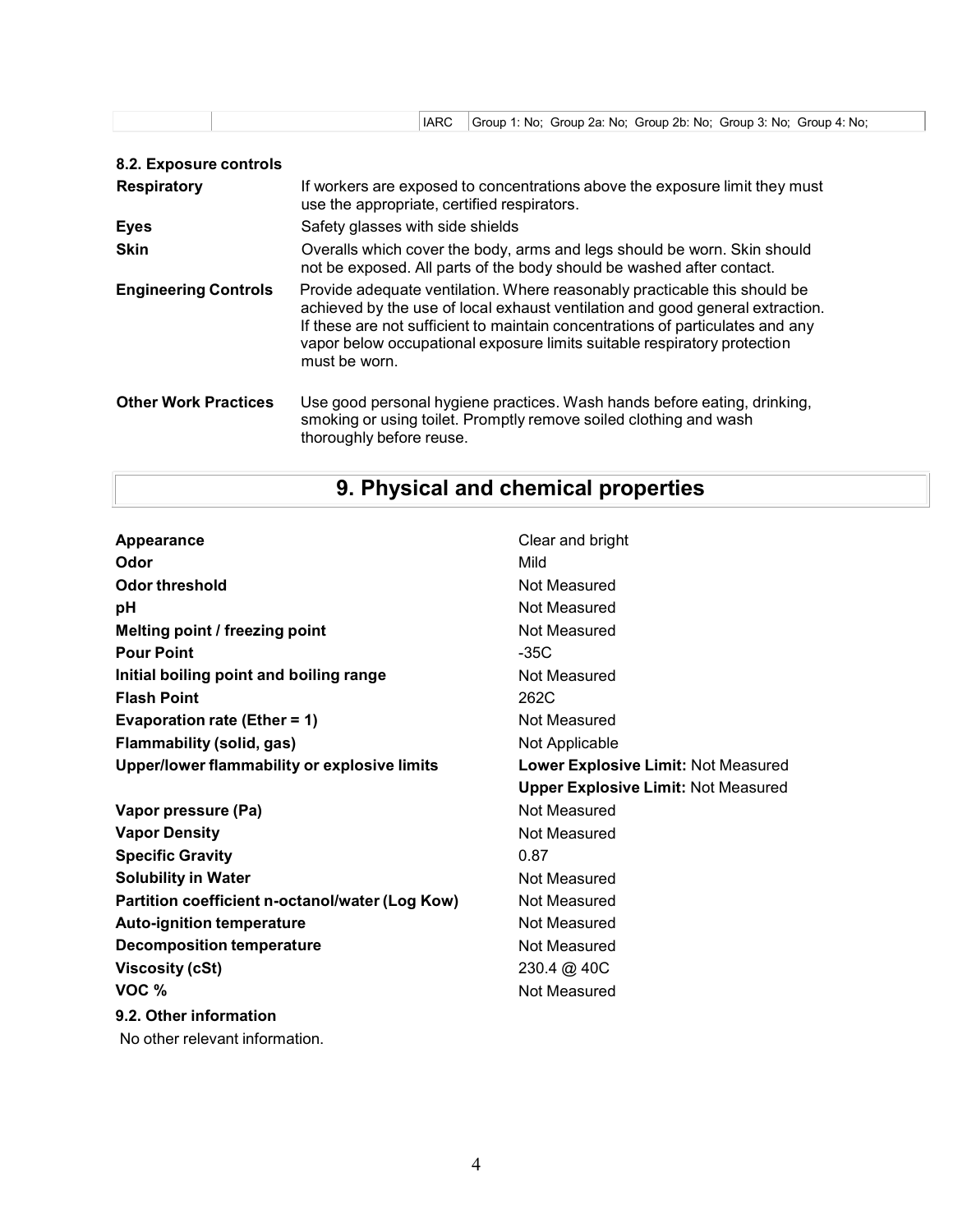# **10. Stability and reactivity**

### **10.1. Reactivity**

Hazardous Polymerization will not occur. **10.2. Chemical stability** Stable under normal circumstances. **10.3. Possibility of hazardous reactions** No data available. **10.4. Conditions to avoid** None known. **10.5. Incompatible materials** Incompatible with strong oxidizing agents **10.6. Hazardous decomposition products**

None under normal use.

# **11. Toxicological information**

### **Acute toxicity**

Product is safe for intended use based on the formulation, testing results and the long history of safe consumer use.

| Ingredient                                          | Oral LD50,<br>mg/kg                      | Skin LD50.<br>mg/kg                  | Inhalation<br>Vapor LD50,<br>mg/L/4hr | Inhalation<br>Dust/Mist LD50,<br>mg/L/4hr | Inhalation<br>Gas LD50,<br>ppm |
|-----------------------------------------------------|------------------------------------------|--------------------------------------|---------------------------------------|-------------------------------------------|--------------------------------|
| Dec-1-ene, homopolymer, hydrogenated - (68037-01-4) | $> 5.000.00$ . Rat<br>- Category:<br>NA. | No data<br>available                 | No data<br>available                  | 4.800.00. Rat -<br>Category: NA           | No data<br>available           |
| Phosphoric acid - (7664-38-2)                       | l,530.00, Rat -<br>Category: 4           | 2.740.00.<br>Rabbit -<br>Category: 5 | No data<br>available                  | No data<br>available                      | No data<br>available           |

Note: When no route specific LD50 data is available for an acute toxin, the converted acute toxicity point estimate was used in the calculation of the product's ATE (Acute Toxicity Estimate).

| <b>Classification</b>         | Category | <b>Hazard Description</b> |
|-------------------------------|----------|---------------------------|
| Acute toxicity (oral)         |          | Not Applicable            |
| Acute toxicity (dermal)       |          | Not Applicable            |
| Acute toxicity (inhalation)   |          | Not Applicable            |
| Skin corrosion/irritation     |          | Not Applicable            |
| Serious eye damage/irritation |          | Not Applicable            |
| Respiratory sensitization     |          | Not Applicable            |
| Skin sensitization            |          | Not Applicable            |
| Germ cell mutagenicity        |          | Not Applicable            |
| Carcinogenicity               |          | Not Applicable            |
| Reproductive toxicity         |          | Not Applicable            |
| STOT-single exposure          |          | Not Applicable            |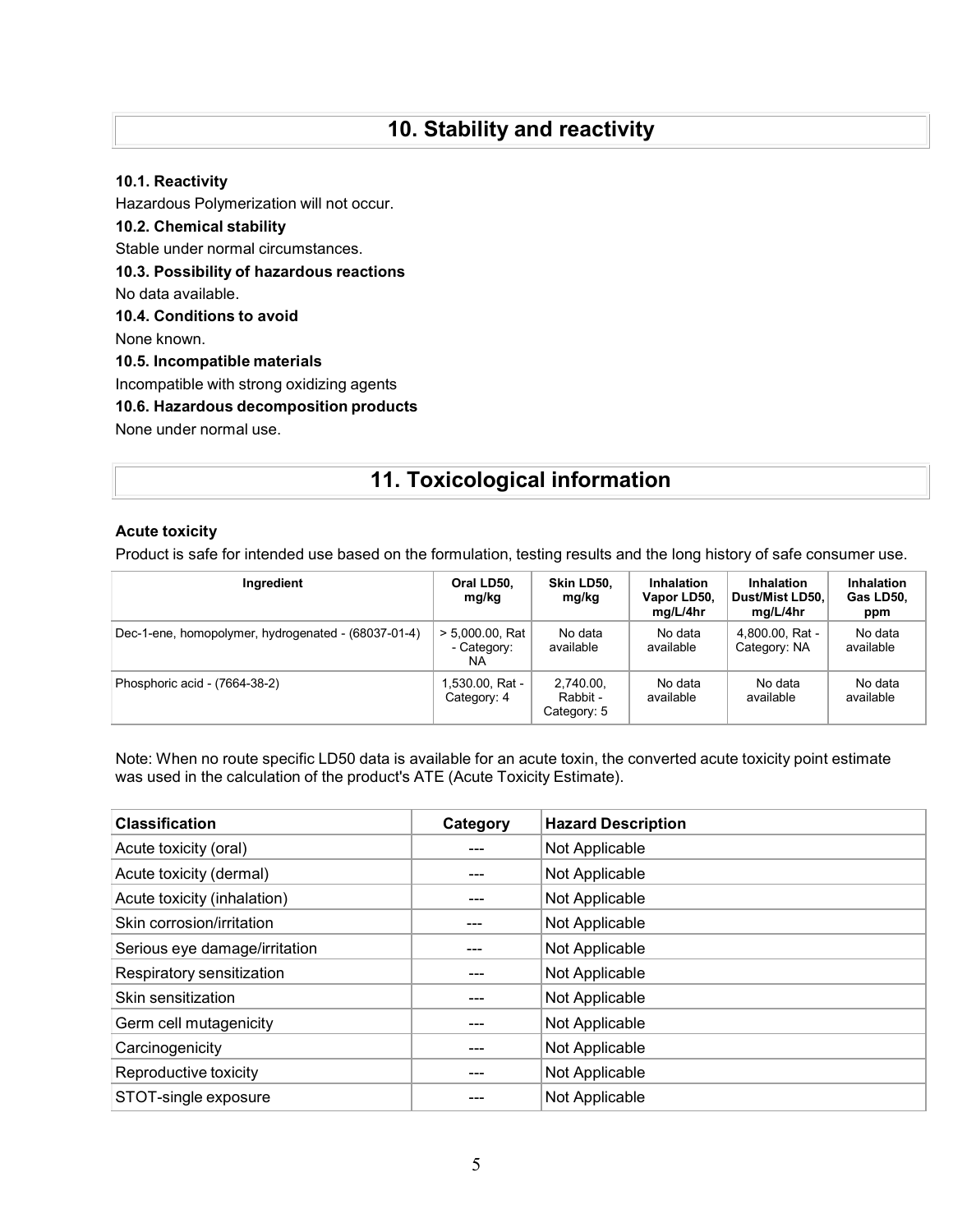| ∣STC<br>l exposure<br>-repeated | ---  | Applicable<br>Not |
|---------------------------------|------|-------------------|
| Aspiration                      | $--$ | Not               |
| , hazard                        |      | plicable          |

# **12. Ecological information**

### **12.1. Toxicity**

### **Aquatic Ecotoxicity**

| Ingredient                                          | 96 hr LC50 fish,<br>mq/l | 48 hr EC50 crustacea.<br>mg/l | ErC50 algae,<br>mq/l |
|-----------------------------------------------------|--------------------------|-------------------------------|----------------------|
| Dec-1-ene, homopolymer, hydrogenated - (68037-01-4) | Not Available            | Not Available                 | Not Available        |
| Phosphoric acid - (7664-38-2)                       | Not Available            | Not Available                 | Not Available        |

### **12.2. Persistence and degradability**

There is no data available on the preparation itself.

### **12.3. Bioaccumulative potential**

Not Measured

### **12.4. Mobility in soil**

No data available.

### **12.5. Results of PBT and vPvB assessment**

This product contains no PBT/vPvB chemicals.

### **12.6. Other adverse effects**

No data available.

# **13. Disposal considerations**

### **13.1. Waste treatment methods**

Observe all federal, state and local regulations when disposing of this substance.

## **14. Transport information**

|                                                              | <b>DOT (Domestic Surface)</b><br>Transportation)             | <b>IMO / IMDG (Ocean</b><br><b>Transportation</b> )             | <b>ICAO/IATA</b>          |
|--------------------------------------------------------------|--------------------------------------------------------------|-----------------------------------------------------------------|---------------------------|
| 14.1. UN number                                              | Not Applicable                                               | Not Regulated                                                   | Not Regulated             |
| 14.2. UN proper shipping<br>name                             | Not Regulated                                                | Not Regulated                                                   | Not Regulated             |
| 14.3. Transport hazard<br>class(es)                          | <b>DOT Hazard Class: Not</b><br>Applicable<br>DOT Label: --- | <b>IMDG:</b> Not Applicable<br><b>Sub Class: Not Applicable</b> | Air Class: Not Applicable |
| 14.4. Packing group                                          | Not Applicable                                               | Not Applicable                                                  | Not Applicable            |
| 14.5. Environmental hazards                                  |                                                              |                                                                 |                           |
| <b>IMDG</b> Marine Pollutant: No                             |                                                              |                                                                 |                           |
| 14.6. Special precautions for user<br>No further information |                                                              |                                                                 |                           |

6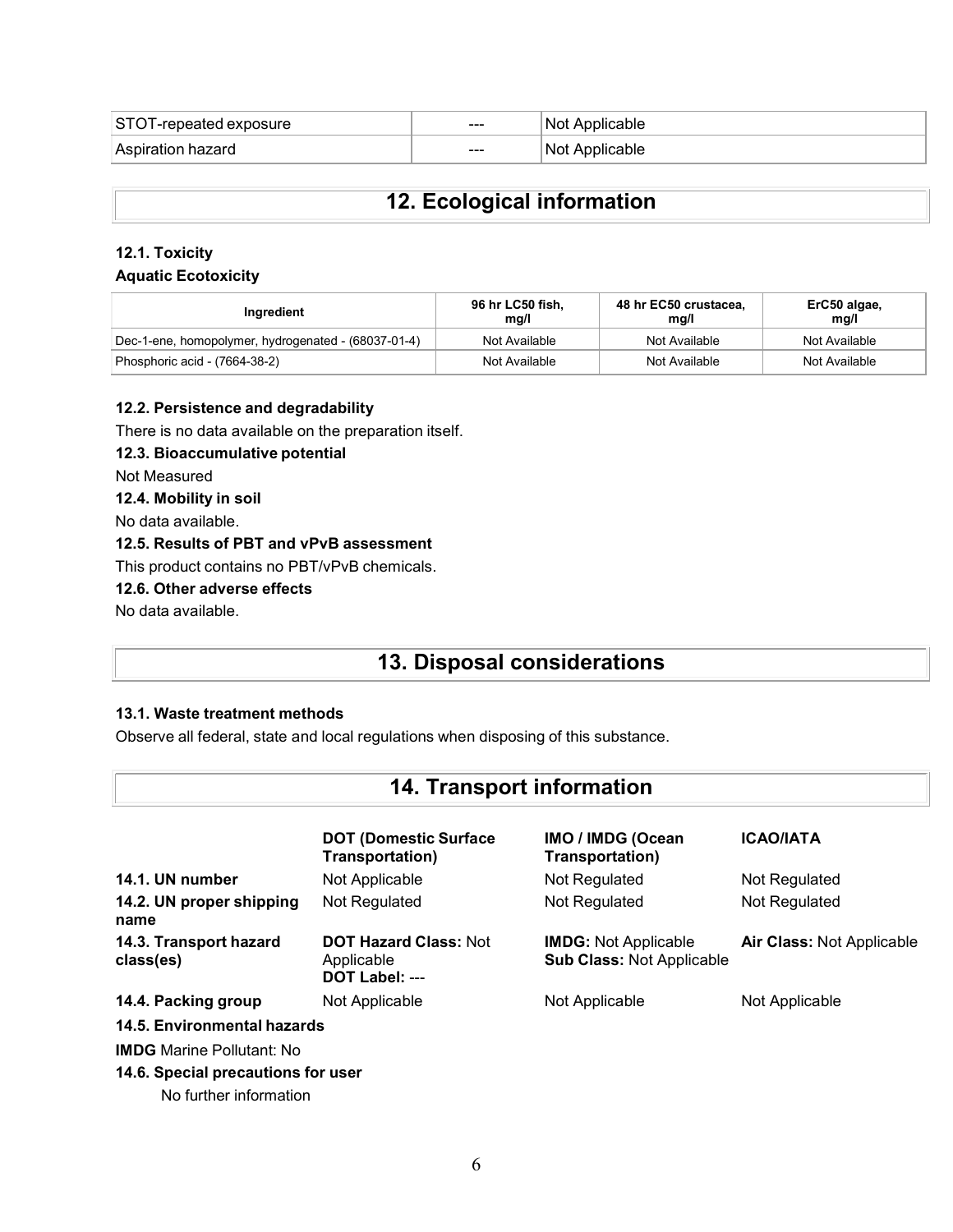# **15. Regulatory information**

| <b>Regulatory Overview</b>                          | The regulatory data in Section 15 is not intended to be all-inclusive, only selected<br>regulations are represented. |  |
|-----------------------------------------------------|----------------------------------------------------------------------------------------------------------------------|--|
| <b>Toxic Substance</b><br><b>Control Act (TSCA)</b> | All components of this material are either listed or exempt from listing on the TSCA<br>Inventory.                   |  |
| <b>WHMIS Classification</b>                         | Not Regulated                                                                                                        |  |
| <b>US EPA Tier II Hazards</b>                       | Fire: No                                                                                                             |  |
| <b>Sudden Release of Pressure: No</b>               |                                                                                                                      |  |

**Reactive:** No

**Immediate (Acute):** No

**Delayed (Chronic):** No

### **EPCRA 311/312 Chemicals and RQs (lbs):**

Phosphoric acid ( 5,000.00)

#### **EPCRA 302 Extremely Hazardous :**

To the best of our knowledge, there are no chemicals at levels which require reporting under this statute.

#### **EPCRA 313 Toxic Chemicals:**

To the best of our knowledge, there are no chemicals at levels which require reporting under this statute.

### **Proposition 65 - Carcinogens (>0.0%):**

To the best of our knowledge, there are no chemicals at levels which require reporting under this statute.

### **Proposition 65 - Developmental Toxins (>0.0%):**

Di-isodecyl phthalate (DIDP)

### **Proposition 65 - Female Repro Toxins (>0.0%):**

To the best of our knowledge, there are no chemicals at levels which require reporting under this statute.

### **Proposition 65 - Male Repro Toxins (>0.0%):**

To the best of our knowledge, there are no chemicals at levels which require reporting under this statute.

#### **N.J. RTK Substances (>1%):**

Phosphoric acid

#### **Penn RTK Substances (>1%):**

Phosphoric acid

# **16. Other information**

The information and recommendations contained herein are based upon data believed to be correct. However, no guarantee or warranty of any kind, expressed or implied, is made with respect to the information contained herein. We accept no responsibility and disclaim all liability for any harmful effects which may be caused by exposure to our products. Customers/users of this product must comply with all applicable health and safety laws, regulations, and orders.

The full text of the phrases appearing in section 3 is:

H314 Causes severe skin burns and eye damage.